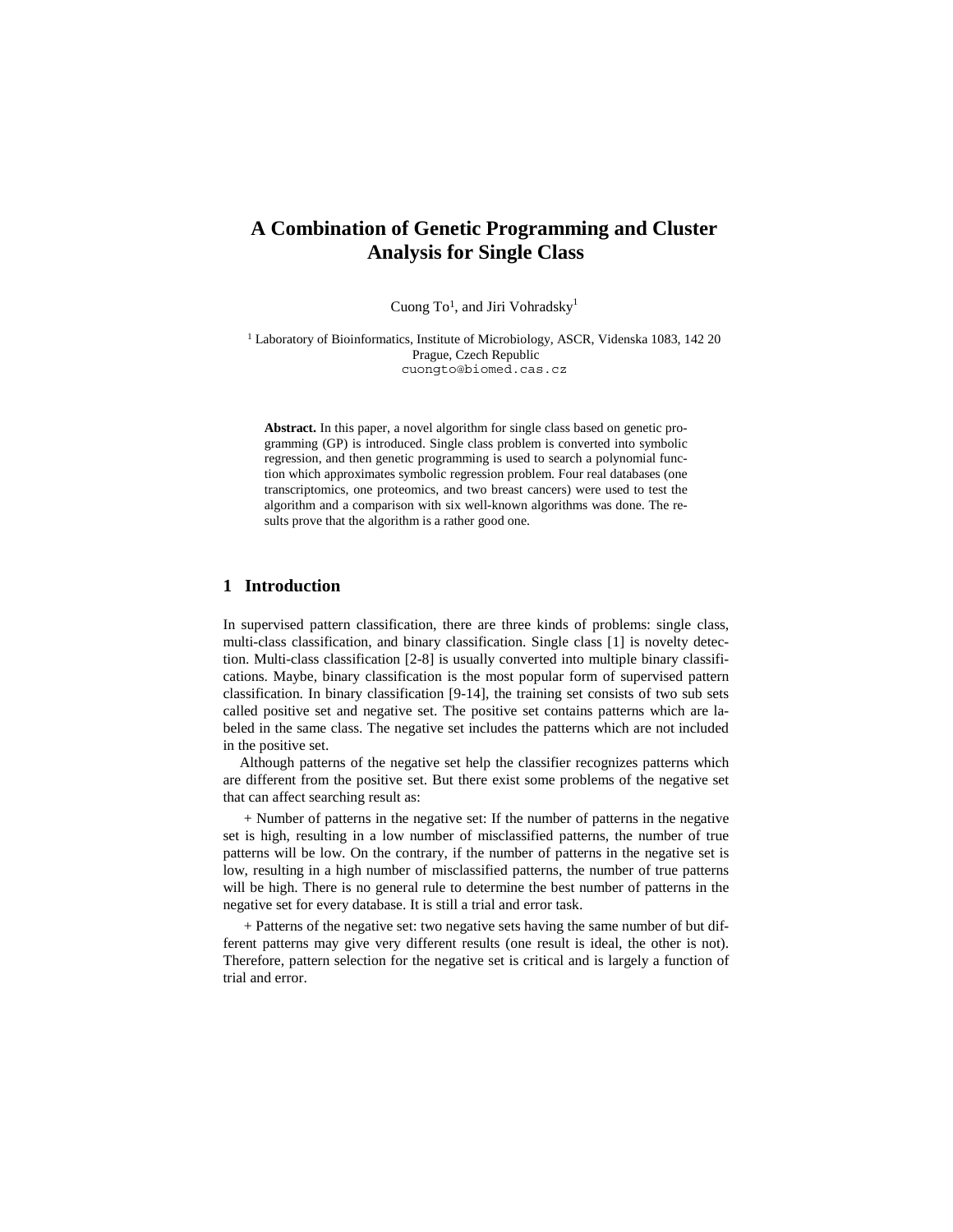Supervised pattern classification methods which do not contain the negative set in the training set remove the disadvantages of the negative set. These methods are called single class classification.

In this paper, we propose an algorithm for single class based on genetic programming [15]. Firstly, single class problem is represented as the symbolic regression. Then genetic programming searches a polynomial function describing the symbolic regression problem.

# **2 Method**

Let the training set be a set of patterns,  $TS = \{x_i \in \mathbb{R}^n, i = 1..m\}$ , with *m* as the number of patterns in the training set.

The main idea of the algorithm is to find a function which represents the mean similarity between one pattern and other patterns of the training set. In other words, we have a problem of symbolic regression. In the symbolic regression, we need a set of pairs  $(\mathbf{x}_i, y_i)$ . The values,  $\mathbf{x}_i$ , are known in the training set while the values,  $y_i$ , need to be determined. In the algorithm, we use Euclidean distance to describe  $y_i$ . The following describes *yi*:

Average Euclidean distance between two patterns  $\mathbf{x}_r = (x_{r_1}, x_{r_2}, ..., x_m)^\text{T}$  and  $\mathbf{x}_s = (x_{s1}, x_{s2}, ..., x_{sn})^T$  is: *n*

$$
Dis(\mathbf{x}_{r}, \mathbf{x}_{s}) = \sqrt{\frac{1}{n} \sum_{i=1}^{n} (x_{ri} - x_{si})^{2}}
$$
(1)

Because  $x_{ri}$  and  $x_{si} \in [0, 1]$  so  $Dis(\mathbf{x}_r, \mathbf{x}_s) \in [0, 1]$ .  $Dis(\mathbf{x}_r, \mathbf{x}_s) = 0$  means  $\mathbf{x}_r \equiv \mathbf{x}_s$ . We change 0 to 1 as:

$$
Sim(\mathbf{x}_r, \mathbf{x}_s) = 1 - Dis(\mathbf{x}_r, \mathbf{x}_s)
$$
\n(2)

Equation (2) is used to measure similarity of two patterns. The difference between two patterns is calculated:

$$
Dif(\mathbf{x}_r, \mathbf{x}_s) = 1 - Sim(\mathbf{x}_r, \mathbf{x}_s) = Dis(\mathbf{x}_r, \mathbf{x}_s)
$$
\n(3)

The mean of similarity between pattern **x***r* and other patterns in the training set, *TS*, is computed as:

$$
M(\mathbf{x}_r) = y_r = \frac{\sum_{i=1}^{m} Sim(\mathbf{x}_r, \mathbf{x}_i)}{m}
$$
 (4)

 $M(\mathbf{x}_r)$  is used to describe  $y_r$  in symbolic regression problem. In other words, we use genetic programming to search function  $f(\mathbf{x})$  that satisfies the following criterion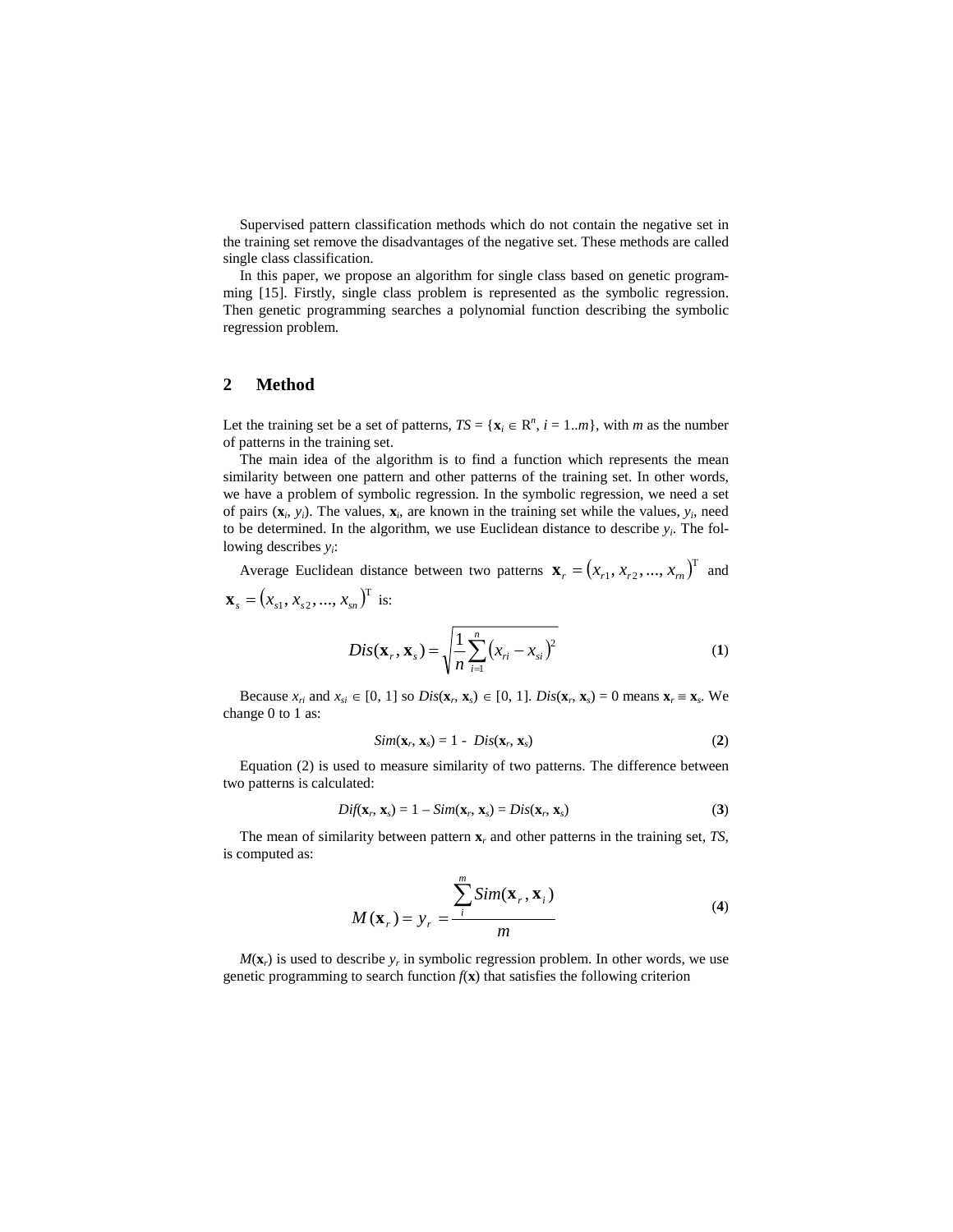$$
f(\mathbf{x}_i) \approx M(\mathbf{x}_i), \ \forall \, i = 1...m \tag{5}
$$

## **2.1 The Fitness Function**

In reality, we do not know function type of the training set. Furthermore, it is possible for different training sets to have different functions. So we use polynomial function because polynomial function can approximate any function in principle. The fitness of a tree in population is computed as:

$$
Fitness = \sum_{i=1}^{m} \left| f^{k}(\mathbf{x}_{i}) - M(\mathbf{x}_{i}) \right| + 2 \times \sum_{i=1}^{m} \sum_{j=i+1}^{m} \left| f^{k}(\mathbf{x}_{i}) - f^{k}(\mathbf{x}_{j}) \right| - Dif(\mathbf{x}_{i}, \mathbf{x}_{j}) \tag{6}
$$

where:

- $f^k$ : polynomial function of *k*-th tree in population.
- $M(\mathbf{x}_i)$ : mean of similarity between pattern  $\mathbf{x}_i$  and other patterns in training set computed by Eq. (4).
- $Diff(\mathbf{x}_i, \mathbf{x}_j)$ : difference between two patterns  $\mathbf{x}_i$  and  $\mathbf{x}_j$  computed by Eq. (3).

#### **2.2 Prediction**

Let  $f(\mathbf{x})$  be the best polynomial function that GP creates. *Min\_TS* = min { $f(\mathbf{x}_i)$ ,  $\forall \mathbf{x}_i \in$ training set}. *Max\_TS* = max { $f(\mathbf{x}_i)$ ,  $\forall \mathbf{x}_i \in \text{training set}$ }. If a tested pattern, **a**, has  $f(\mathbf{a})$ ∈ [*Min*\_*TS*, *Max*\_*TS*], then tested pattern, **a**, belongs to the training set.

#### **2.3 Pattern Splitting**

There are some reasons why a pattern is split. First, the higher dimension pattern is the lower probability of obtaining good results. Second, pattern splitting can decrease the number of misclassified patterns. Third, each sub pattern can be assigned to one computer and runs independently to allow for parallel computing.

An original pattern is split into *q* non-overlapping sub patterns such that the sum of dimension of all sub-patterns is equal to the number of dimensions of the original pattern. Therefore, the original pattern search problem becomes *q* sub pattern search problems. Applying fitness function, Eq. (6), to each sub pattern, we obtain separate result of each sub-pattern. Results of all sub patterns are then combined according to Eq. (7) to breed result of the original pattern.

$$
rs = \bigcap_{i=1}^{q} rs_i \tag{7}
$$

with

• *rsi* : result set of *i*-th sub pattern.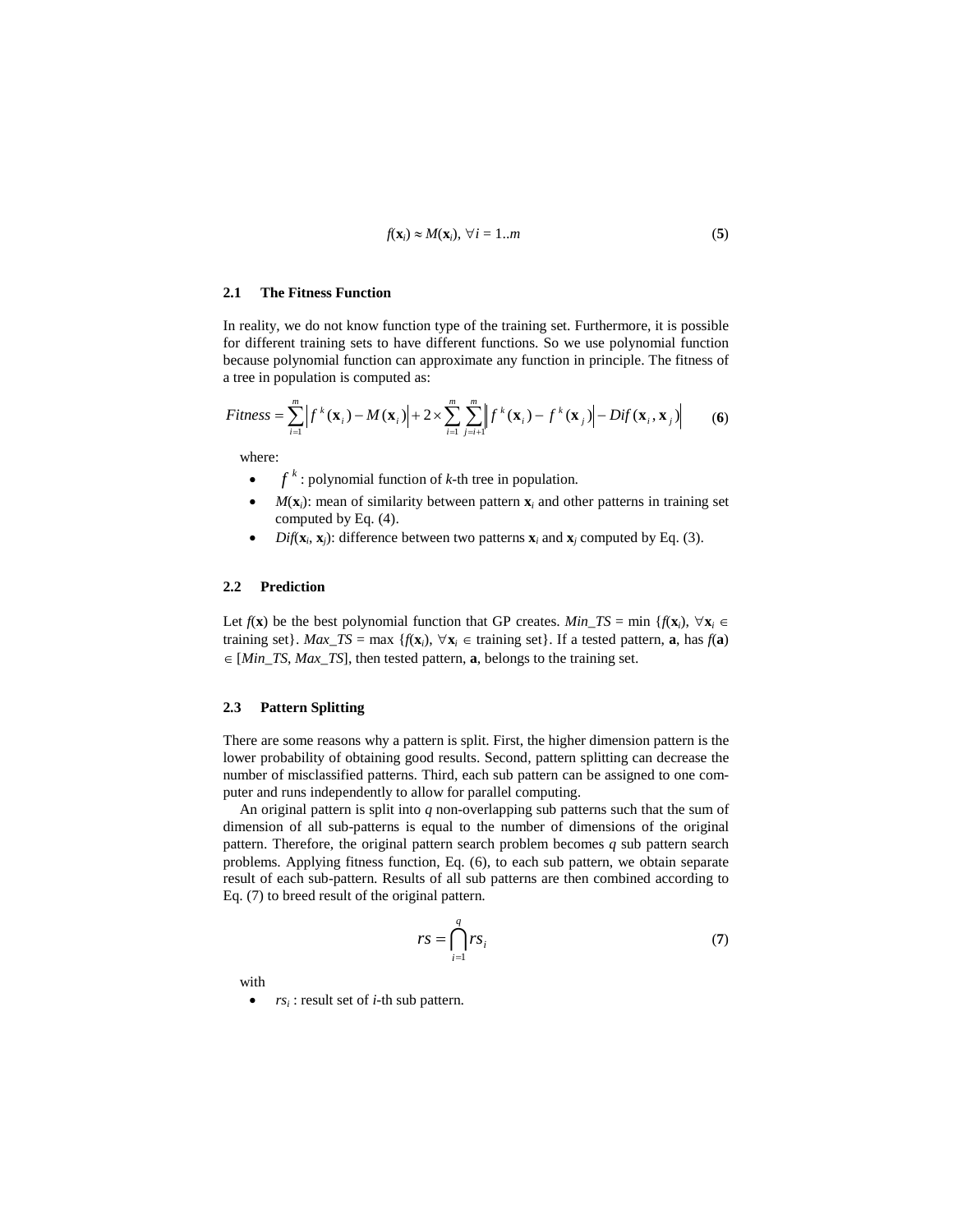• *rs* : result set of original pattern.

# **2.4 Control Parameters of GP**

Artificial data were used to determine the value of parameters of genetic programming and created by the following scheme:

- Step 1: Create a random set of 2000 *21*-dimensional patterns called set R.
- Step 2: Create a random template A.
- Step 3: Create a random set of 100 patterns by adding 30% Gaussian noise to pattern template A, having set C.
- Step 4: Mix set C with set R, having set B (2100 patterns).
- Step 5: Apply algorithm to search C in B.

The performance of the algorithm is measured using two indicators [5], namely sensitivity (*Se*) and specificity (*Sp*):

$$
Se = \frac{TP}{|C|} \tag{8}
$$

$$
Sp = \frac{|\mathbf{R}| - FP}{|\mathbf{R}|} \tag{9}
$$

With

- *TP (true positive)*: the classifier predicts that the pattern is in the training set and the pattern is in the training set.
- *FP (false positive)*: the classifier predicts that the pattern is in the training set but the pattern is not in the training set.
- |C| is number of similar patterns.
- | R| is number of other patterns in database.

## **Population size**

The following results were tested with a probability of crossover of 0.9 and a number of 500 generations. Results are summarized in Table 1. Based on the results of Table 1, we selected 1000 trees for a population.

**Table 1.** *Se* and *Sp* of different population sizes

| Population size | Se     | Sp     |
|-----------------|--------|--------|
| 40              | 0.975  | 0.8135 |
| 100             | 0.9875 | 0.87   |
| 300             | 1.0    | 0.8675 |
| 500             | 1.0    | 0.8715 |
| 1000            | 1.0    | 0.8915 |
| 1500            | 1.0    | 0.8755 |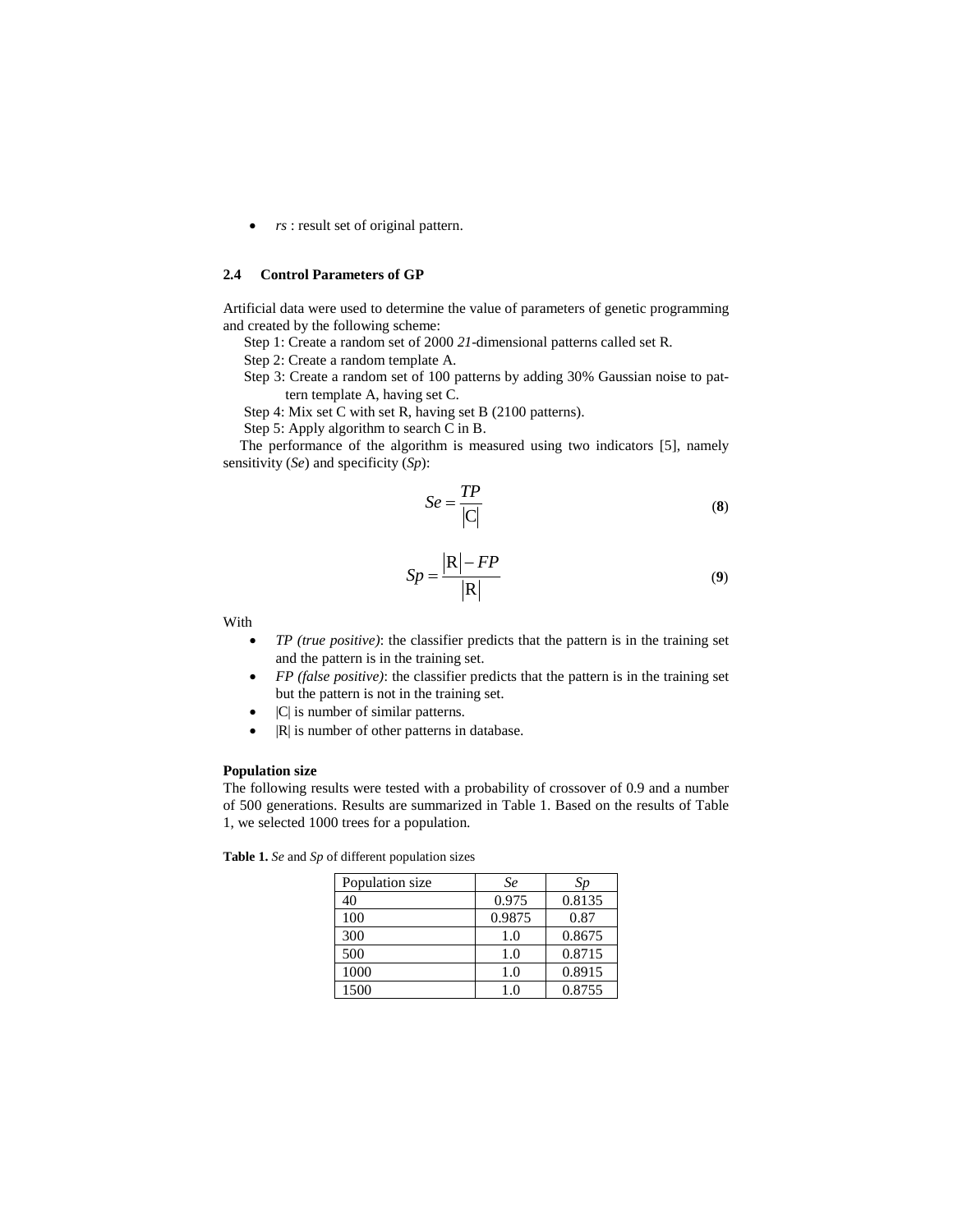| 2000 | 1.0    | 0.847  |
|------|--------|--------|
| 2500 | 1.0    | 0.8375 |
| 3000 | 0.9875 | 0.928  |

# **Number of generations**

The following results were tested with a probability of crossover of 0.9 and a population size of 1000. Results are summarized in Table 2. We chose 500 for the number of generations.

**Table 2.** *Se* and *Sp* of different number of generations

| Number of generation | <b>Se</b> | Sp     |
|----------------------|-----------|--------|
| 10                   | 1.0       | 0.736  |
| 20                   | 1.0       | 0.805  |
| 100                  | 1.0       | 0.813  |
| 200                  | 1.0       | 0.84   |
| 300                  | 1.0       | 0.863  |
| 400                  | 1.0       | 0.8665 |
| 500                  | 1.0       | 0.8915 |
| 700                  | 0.9875    | 0.9025 |
| 1000                 | 0.9875    | 0.914  |
| 2000                 | 0.95      | 0.93   |

# **Probability of crossover**

The following results were tested with a population size of 1000 and maximum number of generations of 500. Results are summarized in Table 3. We chose 0.9 for the probability of crossover.

| Table 3. Se and Sp of different probability of crossovers |  |  |
|-----------------------------------------------------------|--|--|
|-----------------------------------------------------------|--|--|

| Probability of crossover | Se     | Sp     |
|--------------------------|--------|--------|
| 0.5                      | 0.9875 | 0.85   |
| 0.6                      | 0.9875 | 0.9    |
| 0.7                      | 0.9875 | 0.9185 |
| 0.8                      | 1.0    | 0.8665 |
| 0 ዓ                      | 1.0    | 0.8915 |

#### **Control parameters of GP**

Table 4 lists all control parameters which are used in the algorithm.

**Table 4.** Control parameters of genetic programming

| Population size:          | 1000 |
|---------------------------|------|
| Maximum generation:       | 500  |
| Probability of crossover: | 0.90 |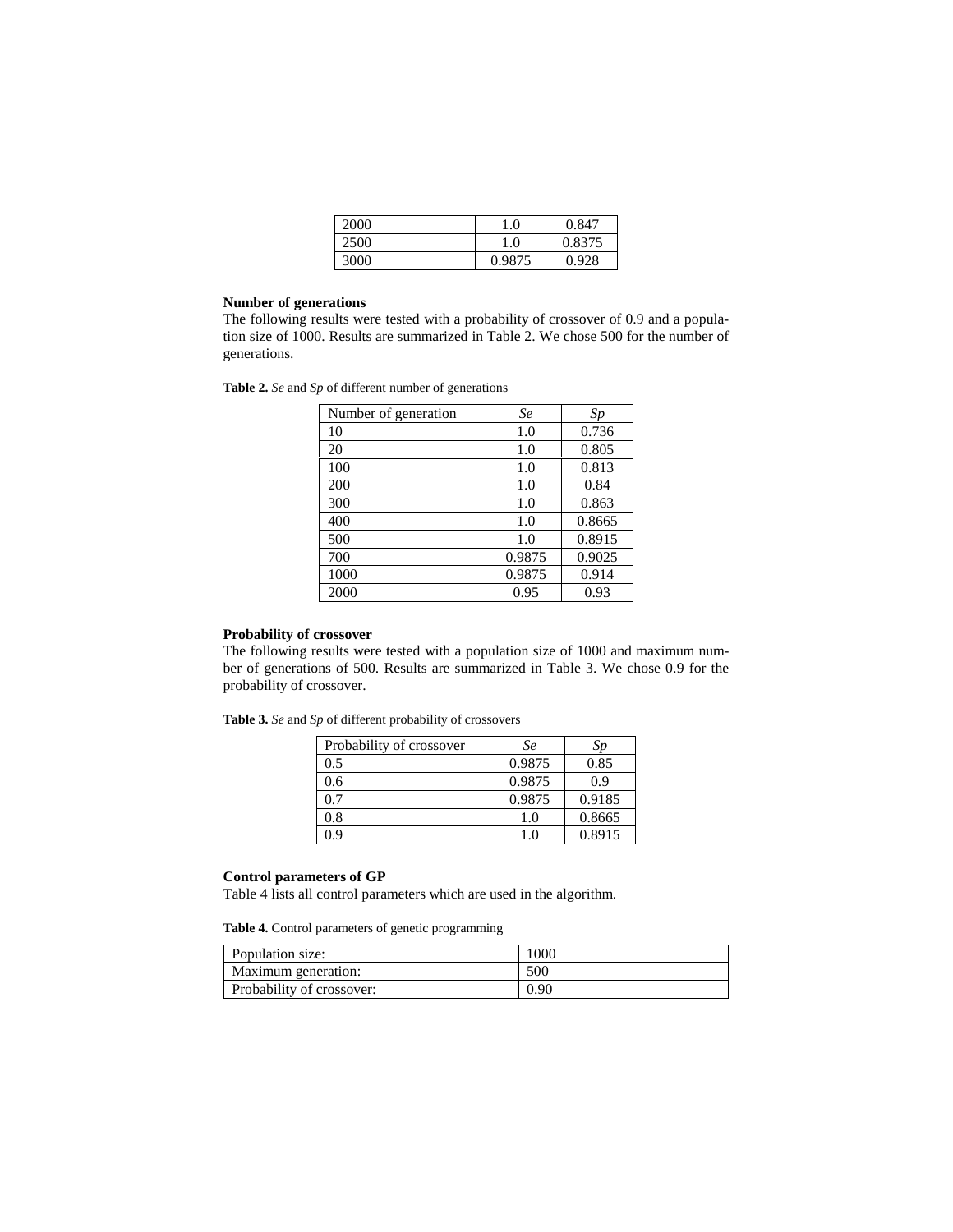| Probability of reproduction:               | 0.10                                                                    |
|--------------------------------------------|-------------------------------------------------------------------------|
| Maximum depth for tree created during run: | 10                                                                      |
| Maximum depth for initial random tree:     |                                                                         |
| Terminal set:                              | $\mathbf{X} = (x_1, x_2, , x_n)^T$                                      |
| Function set:                              | $+, \frac{1}{2}, \times, \text{pow2}, \text{pow3}, \dots, \text{pow10}$ |

with powX is power of X

#### **How many sub patterns**

Pattern splitting method (section 2.3) was tested and the results are summarized in Table 5. The results show that the number of sub patterns from 3 to 6 is optimal depending on the power of computing and which *Sp* we would like to obtain.

| Number of sub patterns | Se     | Sp     |
|------------------------|--------|--------|
|                        | 1.0    | 0.717  |
| $\overline{c}$         | 1.0    | 0.747  |
| 3                      | 1.0    | 0.8915 |
|                        | 1.0    | 0.9475 |
| 5                      | 1.0    | 0.9805 |
|                        | 1.0    | 0.9915 |
|                        | 0.9875 | 0.998  |
| 10                     | 0.975  | 1.0    |

**Table 5.** *Se* and *Sp* of different number of sub patterns

# **2.5 A Combination of Cluster Analysis and GP**

In order to improve the performance of the algorithm, we used cluster analysis. The idea of this technique is that the more complex the training set the higher the number of rules necessary to cover it [16]. Therefore, K-means cluster method [17] is used to partition the training set into multiple sub training sets. Each sub training set is then independently computed by genetic programming. The scheme of this combination is in Figure 1.

The result of training set is calculated as:

$$
rs\_ts = \bigcup_{i=1}^{k} rs\_grp_i
$$
 (10)

with

- $rs\_grp_i$ : the result set of *i*-th group.
- rs\_ts : the result set of training set.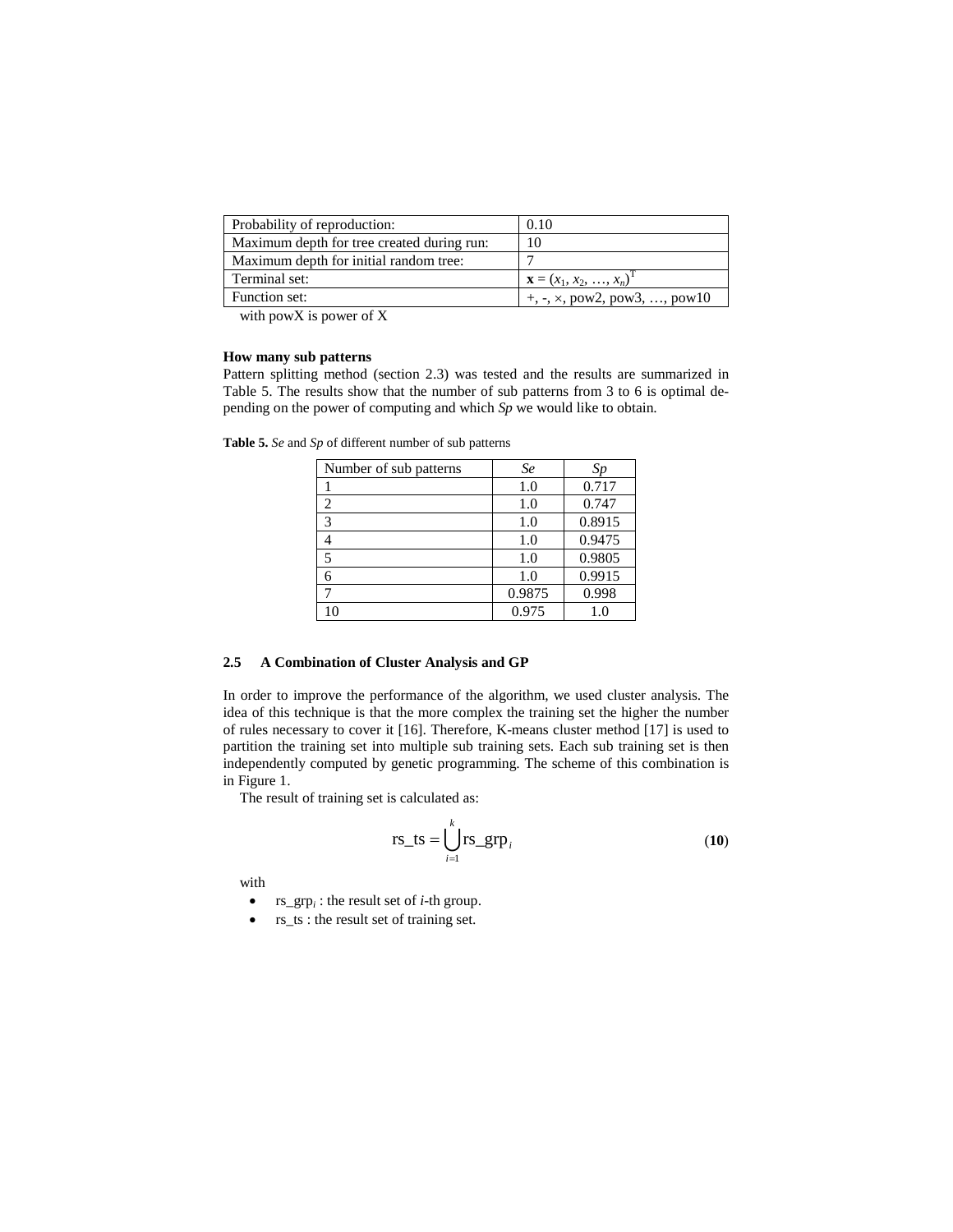

**Fig. 1.** A combination of cluster analysis and genetic programming

# **3 Experiments**

Four real databases (one transcriptomics, one proteomics, and two breast cancers) were used to test the algorithm and compare with six other algorithms.

#### **3.1 Transcriptomics Database of Response of Fibroblasts to Serum**

This database [18] has 517 genes monitored in 19 different time points using DNA chips to represent the response of fibroblasts to serum. Therefore, the database has 517 patterns whose dimension is 19. The database was firstly analyzed using clustering methods. We selected the initial training set for the algorithm by random selection from the clusters identified by the previous cluster analysis. For each selected cluster an initial training set containing a set of patterns randomly selected from each cluster, was created. Then, the algorithm was applied for identification with other members of the selected cluster. The results are listed in Table 6.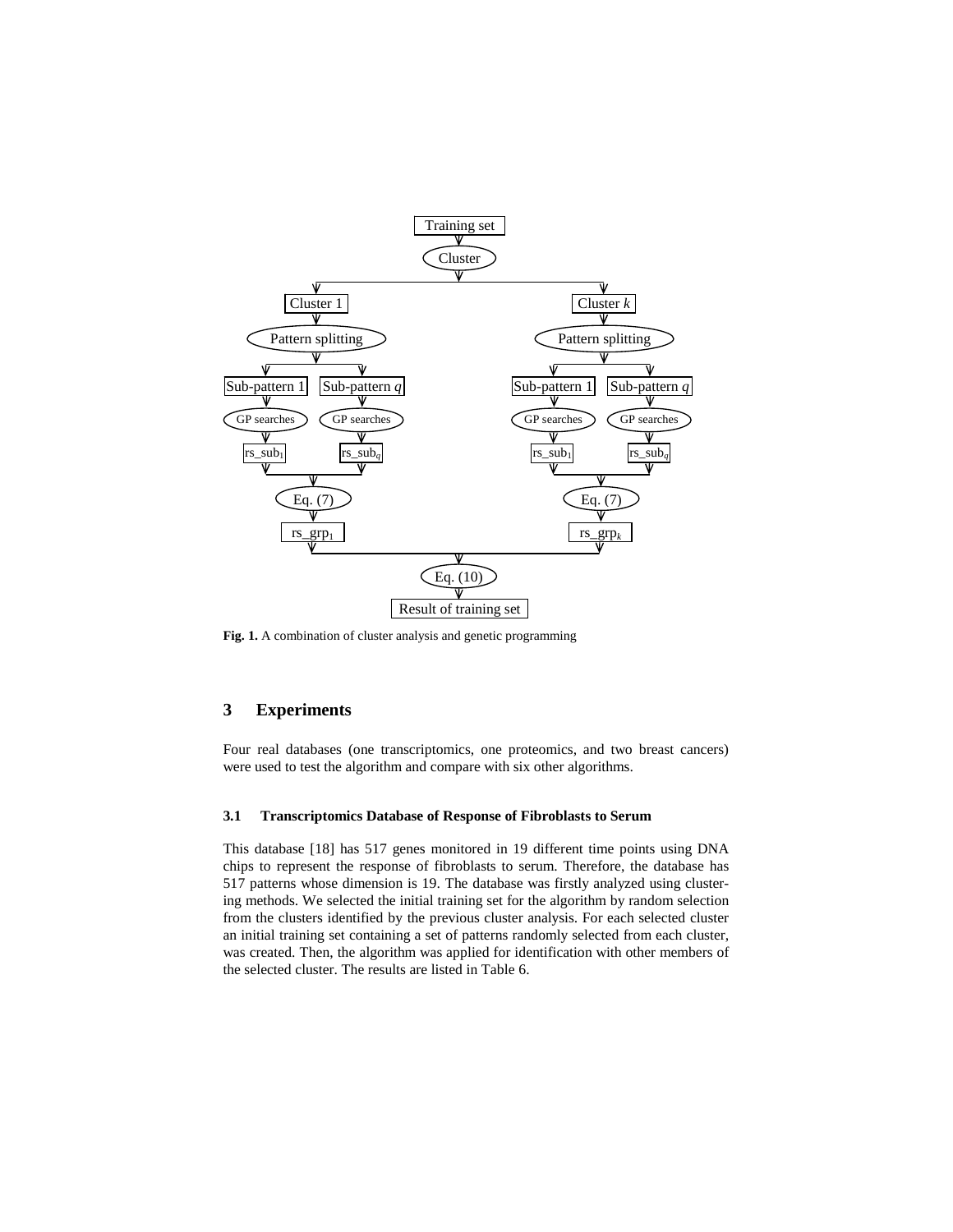**Table 6.** *Sp* and *Se* for transcriptomics database of 7 algorithms (null value means algorithm does not work). Binary SVM [1] is support vector machine for binary classification. Single SVM [1] is support vector machine for single class. LogitBoost [19, 20]. LR is logistic regression [20]. LDA is linear discriminant analysis [20]. LS is linear regression and least square [20]

|         |      | $Cluster +$ |                   |        |            |        |            |                     |        |        |      |        |      |               |
|---------|------|-------------|-------------------|--------|------------|--------|------------|---------------------|--------|--------|------|--------|------|---------------|
| $Clus-$ | GP   |             | <b>Binary SVM</b> |        | Single SVM |        | LogitBoost |                     | LR     |        | LDA  |        | LS   |               |
| ter     | Se l | Sp          | Se                | Sp     | Se         | Sp     | Se         | Sp                  | Se     | Sp     | Se   | Sp     | Se   | Sp            |
|         |      | 0.9399      | 0.9               | 0.8302 |            |        |            | $0.8406$ 0.6 0.6708 | 0.5    | 0.7288 | 0.65 | 0.7495 | 0.65 | 0.7495        |
|         |      | 0.9515      | 0.9545            | 0.8861 |            | 0.8502 |            | 0.7194              |        | 0.7511 |      | 0.7405 |      | 0.7405        |
|         |      | 0.986       |                   | 0.7594 | 0.8571     | 0.9583 |            |                     | 0.7143 | 0.5249 |      | 0.6978 |      | 0.1429 0.5249 |
|         |      | 0.9919      |                   | 0.7825 |            | 0.878  |            | 0.439               | 0.8    | 0.376  |      | 0.4106 |      | 0.4106        |

#### **3.2 Caulobacter Proteomics Database**

The database [21, 22] contains 145 patterns whose dimension size is 5. The database was firstly analyzed using clustering method. The average pattern of each cluster was then calculated. These average patterns were used in the initial training set for the algorithm to find other patterns of clusters. The results are summarized in Table 7.

**Table 7.** *Sp* and *Se* for proteomics database of 7 algorithms

| Clus- | $Cluster + GP$ |        | <b>Binary SVM</b> |        | Single SVM |        |    | LogitBoost                |    | LR     |           | <b>LDA</b> | LS |        |
|-------|----------------|--------|-------------------|--------|------------|--------|----|---------------------------|----|--------|-----------|------------|----|--------|
| ter   | Se             | Sp     | Se                | Sp     | Se         | Sp     | Se | Sp                        | Se | Sp     | <b>Se</b> | Sp         | Se | Sp     |
|       |                | 0.9669 |                   | 0.719  | 0.5417     | 0.9587 |    | 0.7438                    |    | 0.7025 |           | 0.6529     |    | 0.6364 |
|       |                | 0.9826 |                   | 0.8609 | 0.8        | 0.8087 |    | 0.9304                    |    | 0.887  |           | 0.8783     |    | 0.8435 |
|       |                | 0.9722 | 0.973             | 0.9167 | 0.9459     | 0.8704 |    | 0.7407                    |    | 0.75   |           | 0.713      |    | 0.713  |
| 4     |                | 0.9926 |                   | 0.637  | 0.8        | 0.8889 |    | 0.7481                    |    | 0.7481 | 0.9       | 0.7407     |    | 0.7556 |
|       |                |        |                   | 0.9478 | 0.7667     | 0.8435 |    | 0.6348                    |    | 0.6348 |           | 0.6261     |    | 0.6261 |
| 6     |                |        | 0.963             |        | 0.8889     | 0.989  |    |                           |    |        |           | 0.967      |    | 0.967  |
|       |                | 0.9714 | 0.975             | 0.9238 | 0.8        | 0.8571 |    | 0.975 0.8476 0.975 0.8381 |    |        |           | 0.9238     |    | 0.9238 |

### **3.3 Two Breast Cancer Databases**

The Wisconsin Breast Cancer Database [23] has 699 patterns with nine dimension of each pattern. There are two classes in this database, namely benign and malignant. The number of patterns in benign class and malignant class are 458 and 241, respectively.

The second database called Wisconsin Diagnostic Breast Cancer [24] contains 569 instances each of which belongs to benign class or malignant class (357 benign, 212 malignant). Each instance is described by 30 real-valued attributes. Attributes are computed from a digitized image of a fine needle aspirate (FNA) of a breast mass. They describe characteristics of the cell nuclei present in the image.

For both of these breast cancer databases, the rate of the training set and test set is 50%-50%. Also patterns in the training set and test set were randomly selected. The results are shown in Table 8 and 9.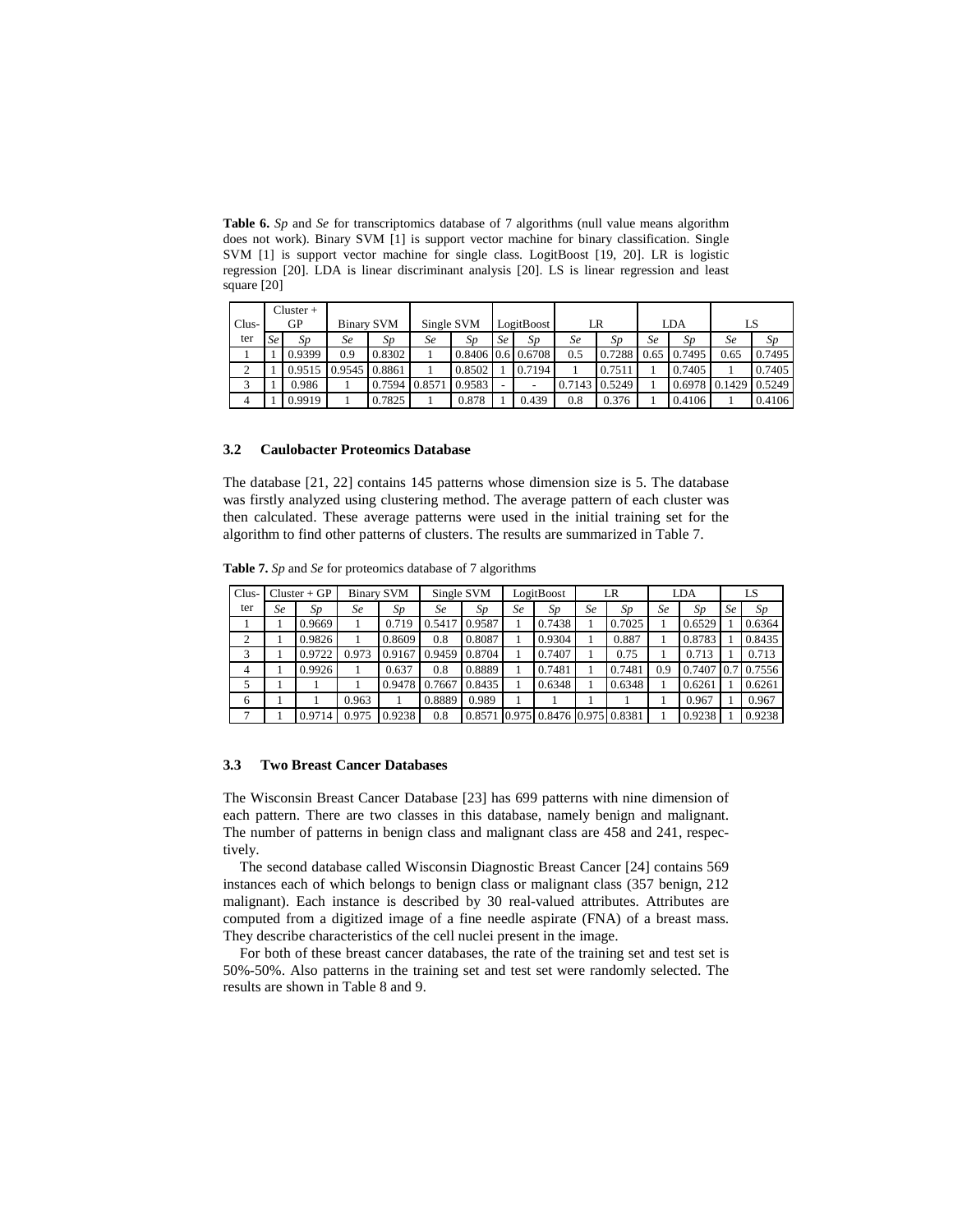**Table 8.** *Sp* and *Se* Wisconsin breast cancer database

|           |    | Cluster + GP                | <b>Binary SVM</b> |                                    | Single SVM |        | LogitBoost |                           | LR |    | LDA |       |                                    |        |
|-----------|----|-----------------------------|-------------------|------------------------------------|------------|--------|------------|---------------------------|----|----|-----|-------|------------------------------------|--------|
| Class     | Se | Sp                          | Se                | SD                                 | Se         | Sp     | Se         |                           | Se | Sp | Se  | Sp    | Sе                                 | SD     |
| Benign    |    | 0.9955 0.7908 0.9595 0.7531 |                   |                                    |            | 0.3473 |            | 0.3808 0.991 0.3891 0.973 |    |    |     | 0.795 |                                    | 0.3598 |
| Malignant |    |                             |                   | 0.9189 0.9832 0.9392 0.9832 0.9077 |            |        |            | 0.8581                    |    |    |     |       | 0.8581 0.9748 0.8694 0.9916 0.8018 |        |

**Table 9.** *Sp* and *Se* Wisconsin diagnostic breast cancer database

|                                                                                                          | Cluster + GP |    | <b>Binary SVM</b>      |    | Single SVM                        |    |    | LogitBoost | LR |        | LDA |        |    |        |
|----------------------------------------------------------------------------------------------------------|--------------|----|------------------------|----|-----------------------------------|----|----|------------|----|--------|-----|--------|----|--------|
| Class                                                                                                    | <b>Se</b>    | Sn | Se                     | Sp | <b>Se</b>                         | Sp | Se | Sp         | Se | Sp     | Se  | Sp     | Se | Sp     |
| Benign                                                                                                   | 0.9607       |    | $0.816$ $0.9831$ 0.717 |    | $\big  0.5112 \big  0.0142 \big $ |    |    | 0.5943     |    | 0.5189 |     | 0.5613 |    | 0.4387 |
| Malignant 0.9057 10.7647 10.8774 10.9664 10.9528 10.7115 10.9434 10.6751 10.9434 10.7031 10.9811 10.5574 |              |    |                        |    |                                   |    |    |            |    |        |     |        |    | 0.0896 |

# **4 Discussions**

Based on the results of the transcriptomics database (Table 6), we see that the Algorithm finds all similar patterns in the four clusters  $(Se = 1)$  with very high *Sp*. The six other algorithms only find all of the similar patterns in some clusters. The lowest *Sp* of the Algorithm falls into cluster 1, this case has the lowest value of mean of correlation  $(0.63 \approx 50\% \text{ noise level}).$ 

Using the Algorithm, the 7 clusters of the proteomic database were compared with the results of pattern extraction. The clusters were chosen to cover different sizes of the target group and different within group correlation ranging from 0.63 ( $\approx$  50% noise level) to  $0.88 \approx 30\%$  noise level). Results are summarized in Table 7 and show that the desired selectivity was always satisfied, and all profiles in the cluster were correctly classified. In comparisons with the six popular pattern classification methods, the Algorithm is the best one.

In our observations, if two training sets have the same noise level but different dimension (cluster 7 of Table 7 and cluster 1 of Table 6; cluster 1 of Table 7 and cluster 4 of Table 6) then traditional methods (e.g LogitBoost, LR, LDA, and LS) will give better result in lower dimension cases. Therefore, traditional methods are suitable for low dimensions. This is the reason why feature selection methods are used to reduce dimensions when these methods are applied to high dimensional patterns.

In the Wisconsin Breast Cancer Database, one of the classes has a mean of correlation of about  $0.30$  ( $> 50\%$  noise level) and the minimum of correlation of two patterns of about -0.80. That means two different patterns (measured by simple correlation) are in the same class.

On the contrary, in the Wisconsin Diagnostic Breast Cancer, the minimum value of correlation between two patterns in the database is 0.91 (about 10% noise level). In other words, two similar patterns (measured by simple correlation) belong to different classes.

The results (Table  $8 \& 9$ ) show that the Algorithm can identify almost all patterns in the same class with rather high precision and is always better than the six other algorithms. The Algorithm is really outstanding in such difficult databases.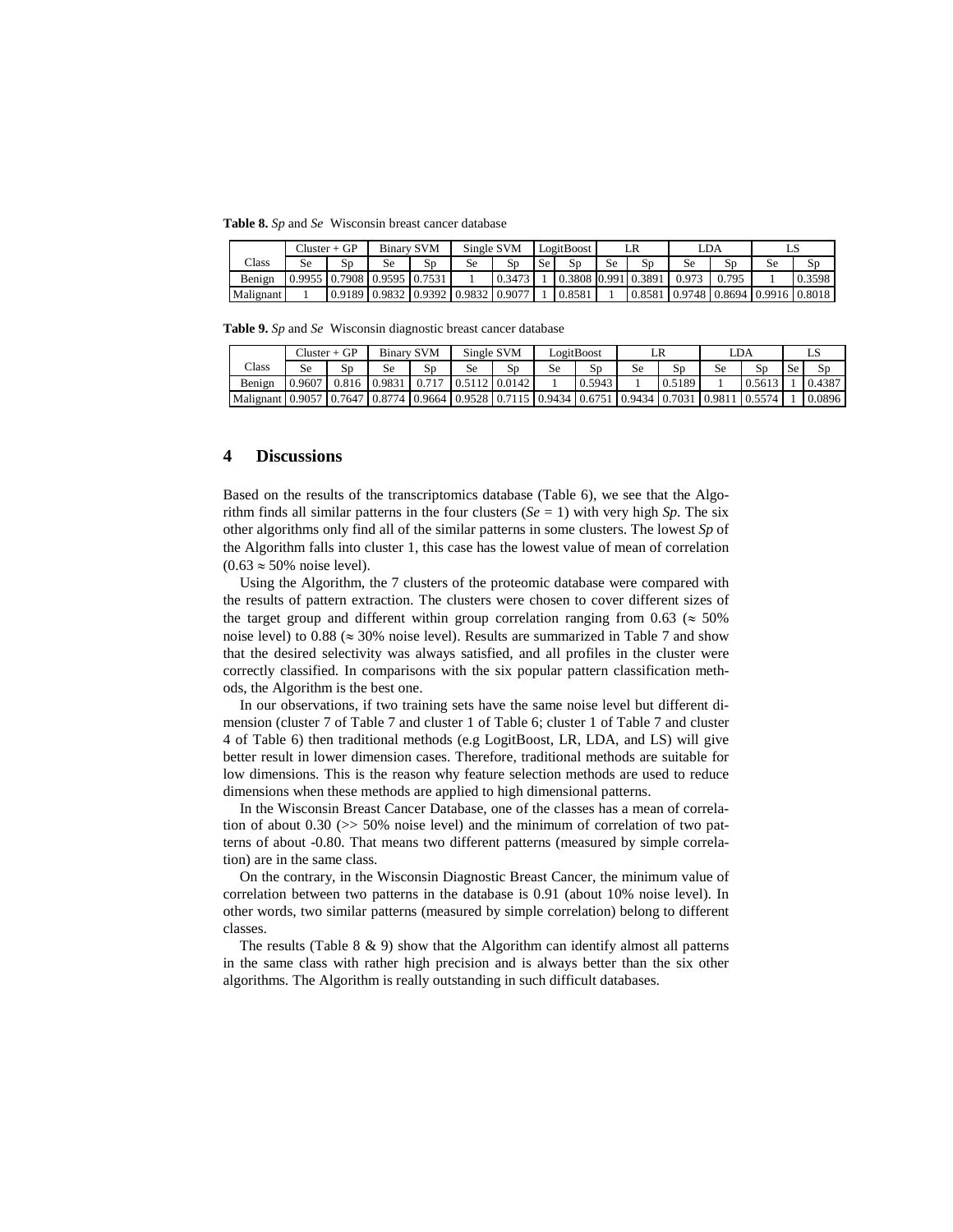# **5 Conclusions**

Single class is a new trend in supervised pattern classification. It overcomes the disadvantages of the negative set in binary classification. In this work, we present an algorithm solving single class by using genetic programming. Based on the results of the four databases compared against six well-known algorithms, we see that the Algorithm can find most similar patterns with rather high precision. This study not only proves the Algorithm is better than the six other algorithms but also proves that genetic programming is a very powerful method for the symbolic regression problems.

We used three techniques to improve the performance of the Algorithm. The first one uses kernel principal component analysis to project patterns onto feature space. This simplifies the problem (data not shown). The second technique uses cluster method to partition the training set into groups. Each group will have a private classifier. The last technique uses parallel evolutionary computation (data not shown). Among these three techniques, the second technique provides the best result but at the expense of greater computation time.

# **Acknowledgment**

We would like to thank Josef Panek and Ivan Janda for their helpful advice. This work was supported by grants of GACR No. 310/03/0293, 310/04/0804 and EC Integrated Project ActinoGEN, LSHM-CT-2004-005224.

# **References**

- 1. Scholkopf B., Smola J. A.: Learning with kernels. MIT Press (2002)
- 2. Valentini G.: Gene expression data analysis of human lymphoma using support vector machines and output coding ensembles. Artificial Intelligent in Medicine 26: 281-304 (2002)
- 3. Teredesai, A. M. and Govindaraju V.: Issues in Evolving GP based Classifiers for a Pattern Recognition Task. Proceedings of the 2004 IEEE Congress on Evolutionary Computation 1: 509- 515 (2004)
- 4. Zhang, M. and Smart W.: Multiclass Object Classification Using Genetic Programming. 6th European Workshop on Evolutionary Computation in Image Analysis and Signal Processing, EVOIASP2004: 367-376 (2004)
- 5. Bojarczuk C. C., Lopes S. H., Freitas A. A.: Data mining with constrained-syntax genetic programming: applications to medical data sets, Proceedings Intelligent Data Analysis in Medicine and Pharmacology (IDAMAP-2001)
- 6. Kishore, J. K., Patnaik L. M., et al.: Application of genetic programming for multicategory pattern classification. IEEE Transaction on Evolutionary Computation 4(3): 242-258 (2000)
- 7. Loveard, T. and Ciesielski V.: Representing Classification Problems in Genetic Programming. Proceedings of the Congress on Evolutionary Computation: 1070-1077 (2001)
- 8. Folino, G., Pizzuti C., et al.: A cellular genetic programming approach to classification. Proceedings of the Genetic and Evolutionary Computation Conference 2: 1015-1020 (1999)